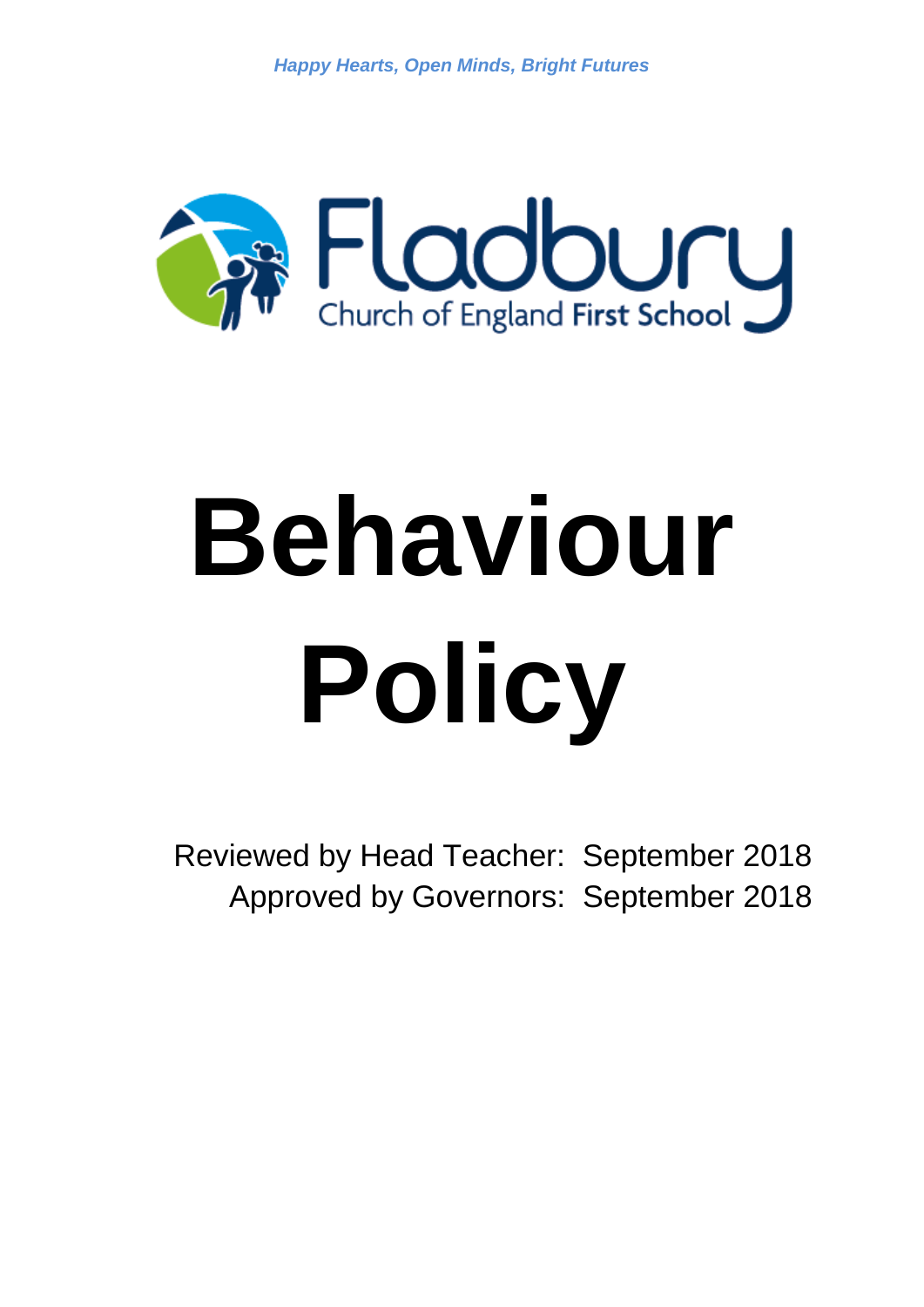# **Introduction**

The Behaviour policy at Fladbury First School is informed by our Christian vision and values which underpin every aspect of the community's life and work, including the curriculum. These values are rooted in the teaching of Jesus Christ. Central to the behaviour policy in our school are Jesus' words recorded in the seventh chapter of the **Gospel of Matthew**, "So in everything do to others what you would have them do to you, for this sums up the Law and the Prophets." This is widely known in our school as the **Golden Rule**.

# **The behaviour policy at Fladbury School aims to:**

- Foster a **Compassionate** environment in which all children can demonstrate **Wisdom** and **Endurance** to flourish and reach their full potential
- Develop relationships based on **Friendship, Thankfulness** and **Forgiveness** between all members of the school community, including parents and members of the Governing Body

# **As a direct consequence of the behaviour policy:**

#### **Children will:**

- Build strong relationships
- Experience what it means to live as a member of an open and **forgiving** community
- Benefit from a calm and secure learning environment
- Be fully involved in regular reviews of the behaviour policy (through school council)

#### **Teachers will:**

- Model **forgiveness** and the possibility of restoration and a new beginning in their relationships with both adults and children.
- Be able to convey clearly and with confidence expectations of behaviour
- Benefit from a calm secure environment in which to teach effectively
- Build positive relationships with parents and the whole school community
- Develop personally and professionally

#### **Parents will:**

- Be fully informed about the schools ethos, core Christian Values and the behaviour policy
- Feel confident that all the decisions regarding behaviour are **compassionate,**  unbiased and informed by the Golden Rule and the schools values.
- Be confident that their child is developing personally, socially and academically
- To be offered opportunities to explore further the schools values at home
- Feel welcome in school to discuss their child's progress in a positive atmosphere.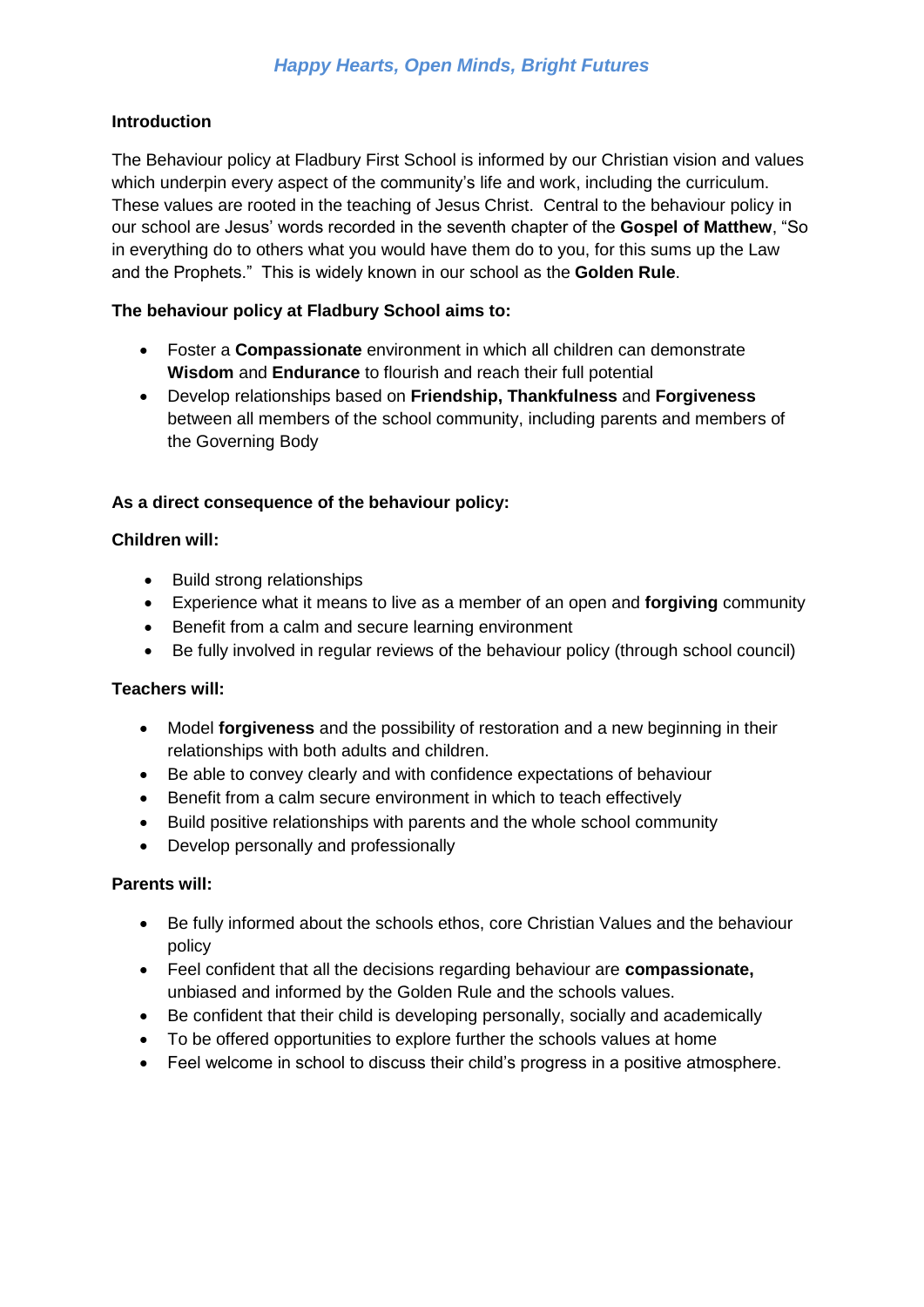# **Class Rules**

Each class has a copy of a Positive Social Rules Fan which states our School Rules using both words and symbols. The symbols will support those children who have communication difficulties or for whom English is a second language. The 10 Positive Social School Rules are:

- 1) Be kind
- 2) Be polite
- 3) Kind hands and kind feet
- 4) Use your inside voice
- 5) Take turns
- 6) Share nicely
- 7) Ask first
- 8) Sit nicely
- 9) Give others space
- 10) Teeth are for smiling, not biting

# **Playground Rules**

At the beginning of the academic year the school reviews the playground rules. The rules are initially discussed during class circle and then shared during an assembly. The resulting rules are displayed on the playgrounds and shared with all staff. The rules are written in a similar style to those of the classroom. See Playground Policy

#### **Promoting appropriate behaviours**

The Golden Rule and our schools Christian values are always referred to when promoting appropriate behaviours. Staff value all children by interacting with all age groups as they meet them during the day, showing interest in what they have to say.

Children are encouraged to talk to and 'tell' any of the many adults who are around if they are unhappy or finding things difficult. Parents are asked to talk to us about any difficulties they are having at home or issues that may affect their children's behaviour in school. The Headteacher and teaching Staff operate an 'open door' policy which allows them to respond to issues as they arise. Staff always model calm and appropriate behaviours as an example to the children.

It is recognised that children often need to be participating in useful activity to keep them from inappropriate behaviour. Lessons are planned with clear learning objectives shared with the children. Lessons often have an active aspect to them, involving kinaesthetic (doing) learning as well as visual (seeing) and auditory (hearing). First-hand experience is frequently used to involve children in their learning. At playtime the children have access to small toys, balls, skipping ropes etc. the quiet garden and the timber trail. At wet playtimes the children have wet playtime activities which they can use in the classrooms.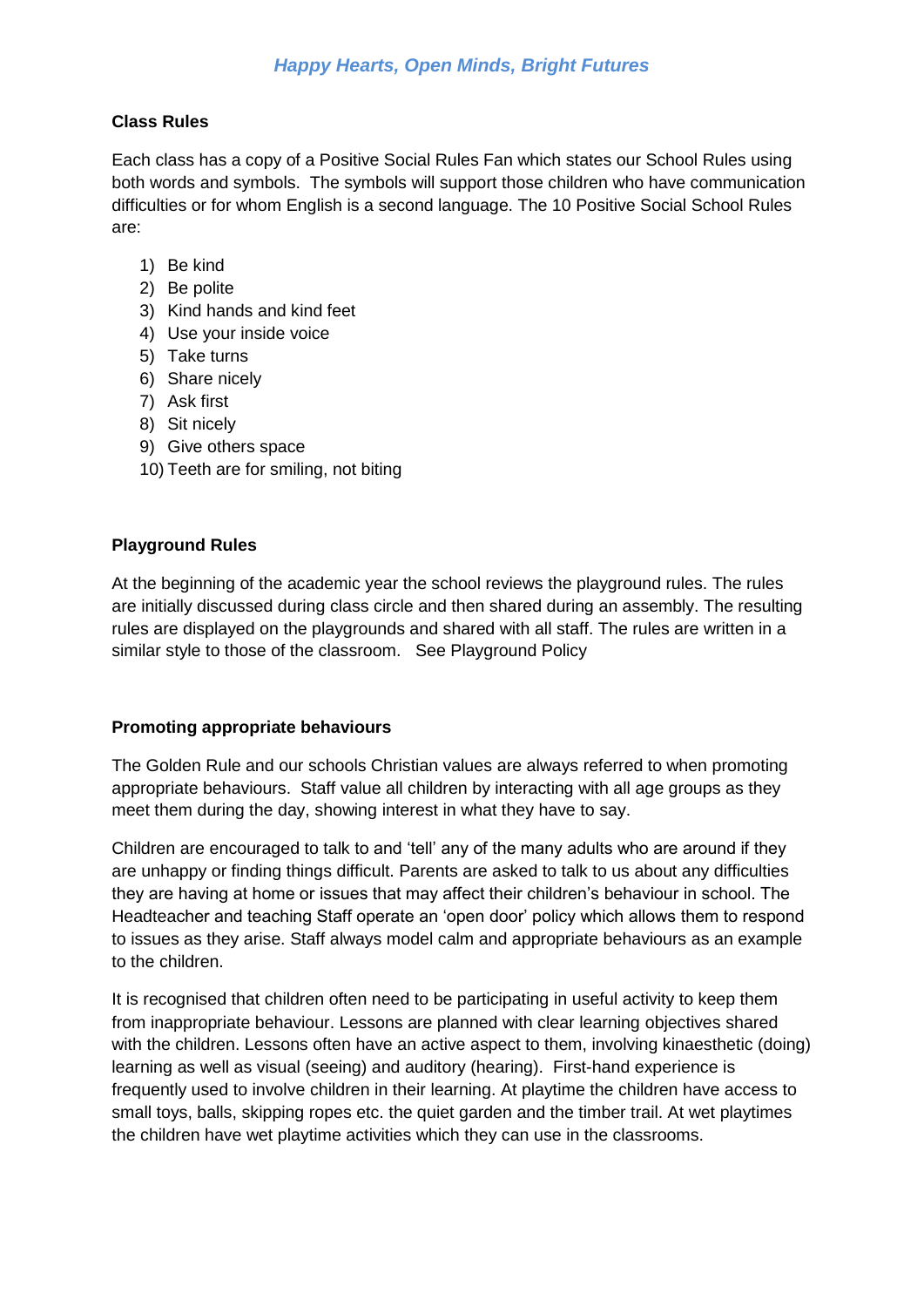# **Response to Good Behaviour**

Rewards are generally more effective if given immediately. Staff will consider alternatives for children who may not see the reward as positive.

Rewards may include

- recognising them through the values in action board in the school hall
- a smile or verbal praise and approval by class teacher or supervisor
- giving extra responsibilities/positions of trust/privileges
- inviting a colleague or Headteacher to endorse praise using the values language
- inform parents informally/verbally of achievement/good behaviour
- invite other children to acknowledge achievement
- the use of 'stickers', 'smiley faces' etc.

# **House points**

The school operates a House point system. All children are allocated a house; siblings are placed in the same house where possible. The House point system is designed to reward and encourage children in their work and behaviour at school; and also when they are seen to be actively promoting the value of the month. It also encourages team work and a feeling of belonging.

The house points are awarded by any member of staff. They record their house points individually and the school collects the total points for each house; and these totals are announced during Friday celebration assembly,

Children from Year 4 are selected annually by the staff to lead House activities such as House Point Assemblies and Sports Day.

# **Positive behaviour will be affirmed and praised by:**

#### **Whole school rewards**

Values champion/cup, Values tree, Star Award Certificates, Magic Mathematician, Reader, Writer certificates

Children are awarded certificates for a range of purposes to value the contribution they make to our school. The School gives out Star Awards during Friday Celebration assembly. Children identified by any member staff as behaving especially well or working particularly conscientiously can be given a Star Award certificate and their name is listed on the front of the weekly newsletter that goes home to families too. The same applies to all other certificates as well.

Values Tree – at the start of the term children decide on their aspiration for living aspects of the value in focus and write them on the leaves of the values tree. As these aspirations are recognised the school celebrates.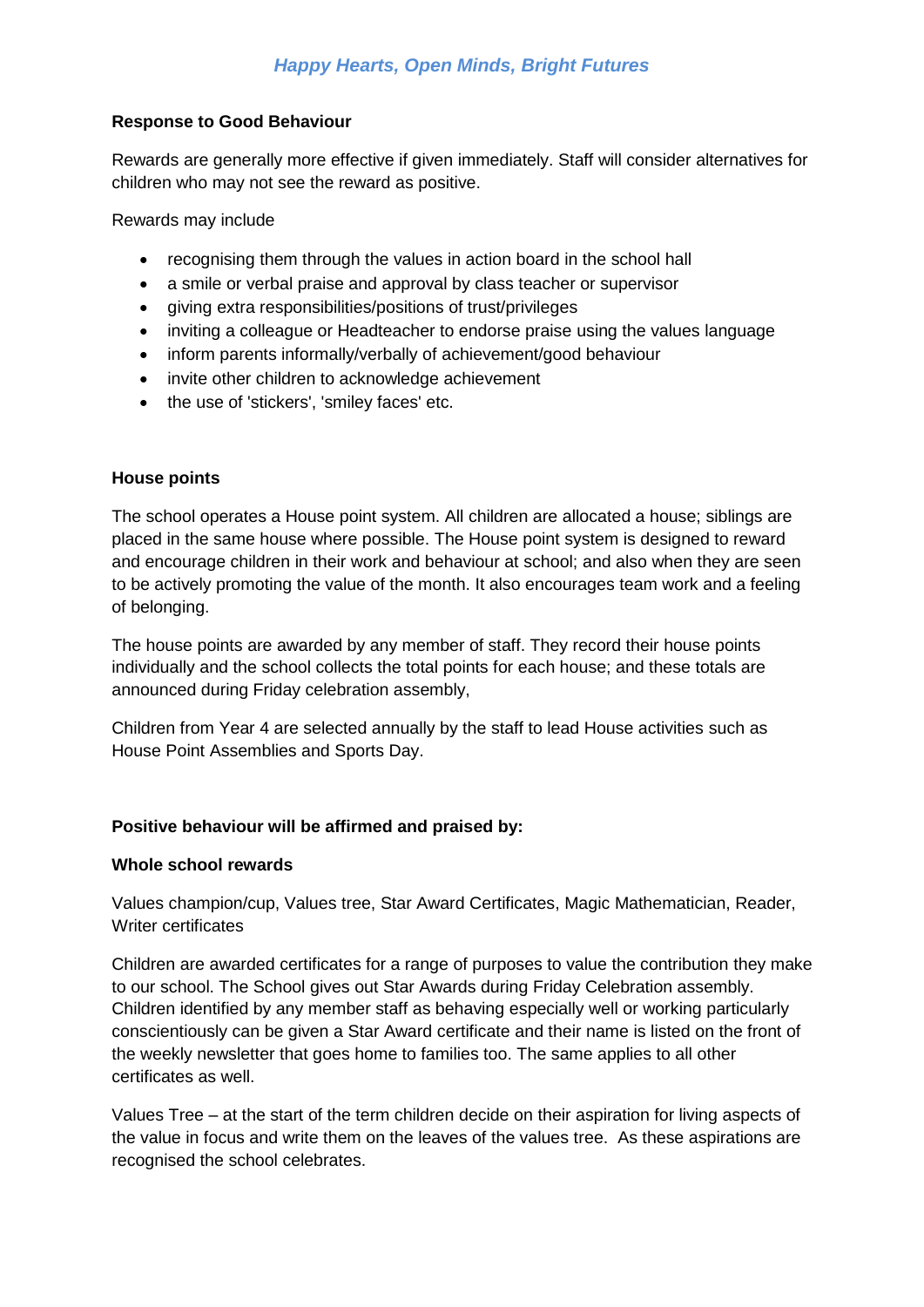Values Champion/Cup –It helps to raise awareness of desired standards of behaviour by celebrating and rewarding occasions when children have been "Values Champions" (i.e. have demonstrated values in practical ways) It is awarded during celebration assembly on Fridays

# **Classroom Reward Systems**

Staff will develop classroom reward systems with their children to encourage appropriate behaviours which are appropriate to their needs. The systems are made clear to the children concerned. Systems may involve signals of approval or disapproval for example smiley faces/sad faces, marbles in a jar, zone boards. Class rewards may involve 'golden time' (free choice time) or other negotiated rewards. The rewards are agreed prior to the system taking place.

# **Responses to inappropriate behaviour**

# **When dealing with behaviour that falls below the expected standard of the school, adults will:**

- Use the Golden Rule as a starting point ensure he/she understands why his/her behaviour is not appropriate
- Demonstrate **compassion** through active listening and **forgiveness** where there is an acknowledgement of wrongdoing
- Provide them with an opportunity to make amends reminding them it is the behaviour itself that is not acceptable

Undesirable behaviour is reprimanded in such a way as to direct disapproval towards the behaviour rather than the child. Children are encouraged to consider their actions and to make more appropriate choices. Sanctions may be used, where necessary, such as loss of privileges. Parents are informed of misbehaviour of a serious nature and are invited to cooperate in its correction.

All staff endeavour to speak to the children in a calm and reasonable manor. Sanctions are applied calmly. The reprimand includes a message about what the child should do in the future. Sanctions are generally applied immediately although for older children the anticipation of a deferred punishment can be effective. Early praise is sort to endorse better behaviour following a reprimand. The reprimand from the Headteacher will depend on the incident.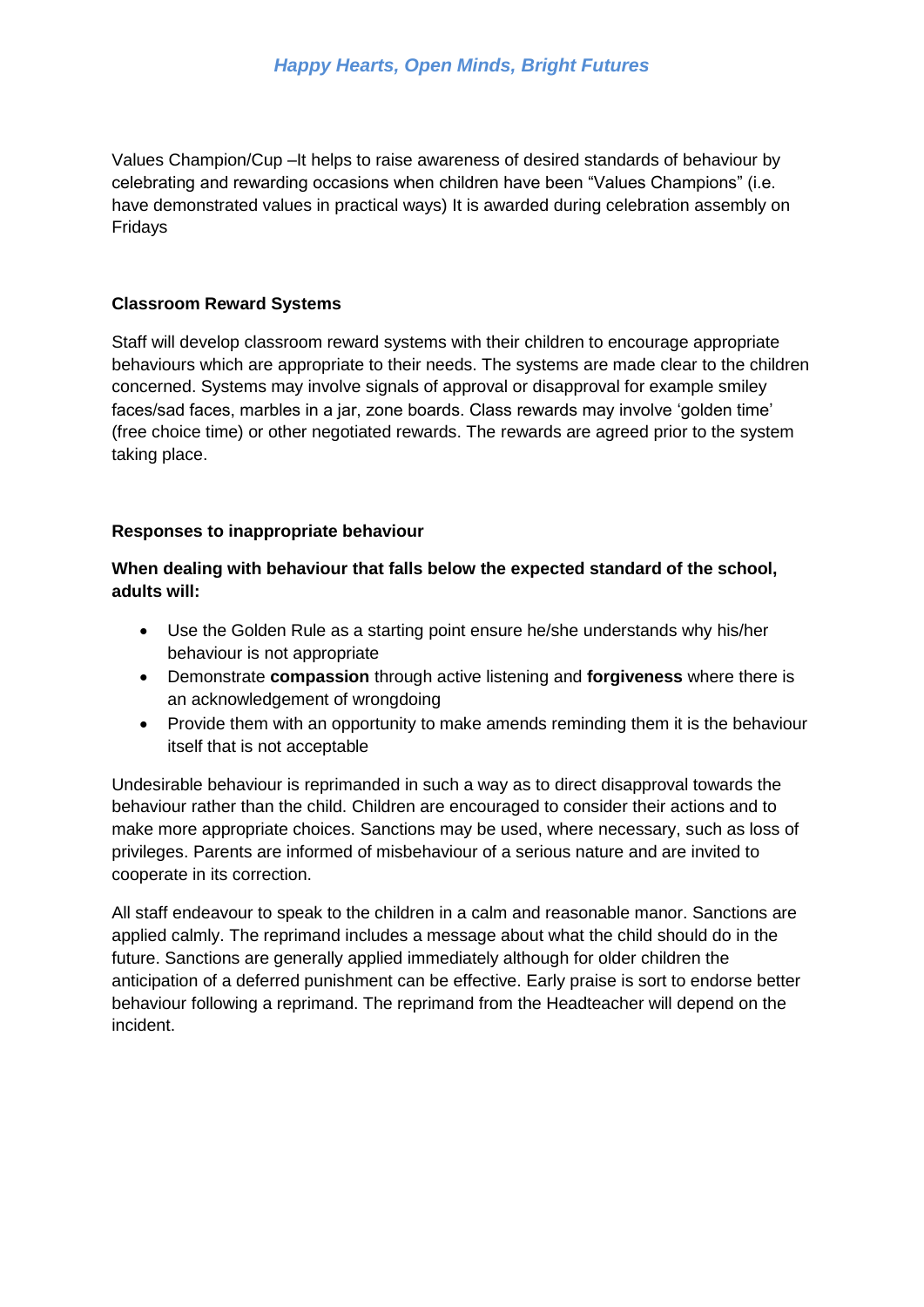# *Happy Hearts, Open Minds, Bright Futures*

#### **Sanctions may include**

- Removal of items causing a lack of concentration
- Quiet reprimand
- Restriction of playtime activities (a child may be left with the duty staff, and asked to stand not taking part in play, for a period of time.)
- Loss of playtime or other pleasurable activities. (Children will not have the whole of their playtime taken from them. It is recognised that children with behaviour issues often need the 'space' offered by playtime)
- Loss of privileges, plus undo the damage (e.g. clean mess) complete unfinished work, extra task.
- Invite another teacher/colleague/Headteacher to reinforce reprimand
- Sent out of class to work elsewhere (time limited and with supervision) for a period of time, to give both the child and teacher 'space'.
- Inform parents informally by class teacher
- Inform parents formally by Headteacher
- Headteacher to embark on formal procedures for temporary exclusion.
- Permanent exclusion

If children are frequently being reprimanded or are a cause for concern, their behaviour will be monitored and appropriate action taken. The Headteacher or staff member dealing with the incident will make a written account of any serious or repetitive incidents. These accounts will be kept by the Headteacher for the monitoring of behaviour. Any serious incidents that are viewed as "Bullying" or "Racial Harassment" must also be reported to the Local Authority.

#### **Children with emotional/behavioural difficulties**

Children with emotional/behavioural difficulties may have an Education, Health and Care Plan (EHCP) or an IPM/PSP for behaviour. Class teachers and SEN staff offer individual support to pupils who experience emotional/behavioural difficulties and to their teachers. N.B. Gifted pupils may experience social/emotional problems and need specialist support as well as their less academically gifted peers.

The School's ethos supports the premise that the establishment of a good teacher/pupil relationship is central to working effectively with all pupils- especially those who experience emotional/behavioural difficulties. Teaching which exhibits differentiation, mutual respect and effective classroom management is conducive to building and maintaining good relationships between staff and pupils - however it is inevitable that in certain cases the relationship will break down or never be forged. Emotional and behavioural difficulties take many forms, i.e.